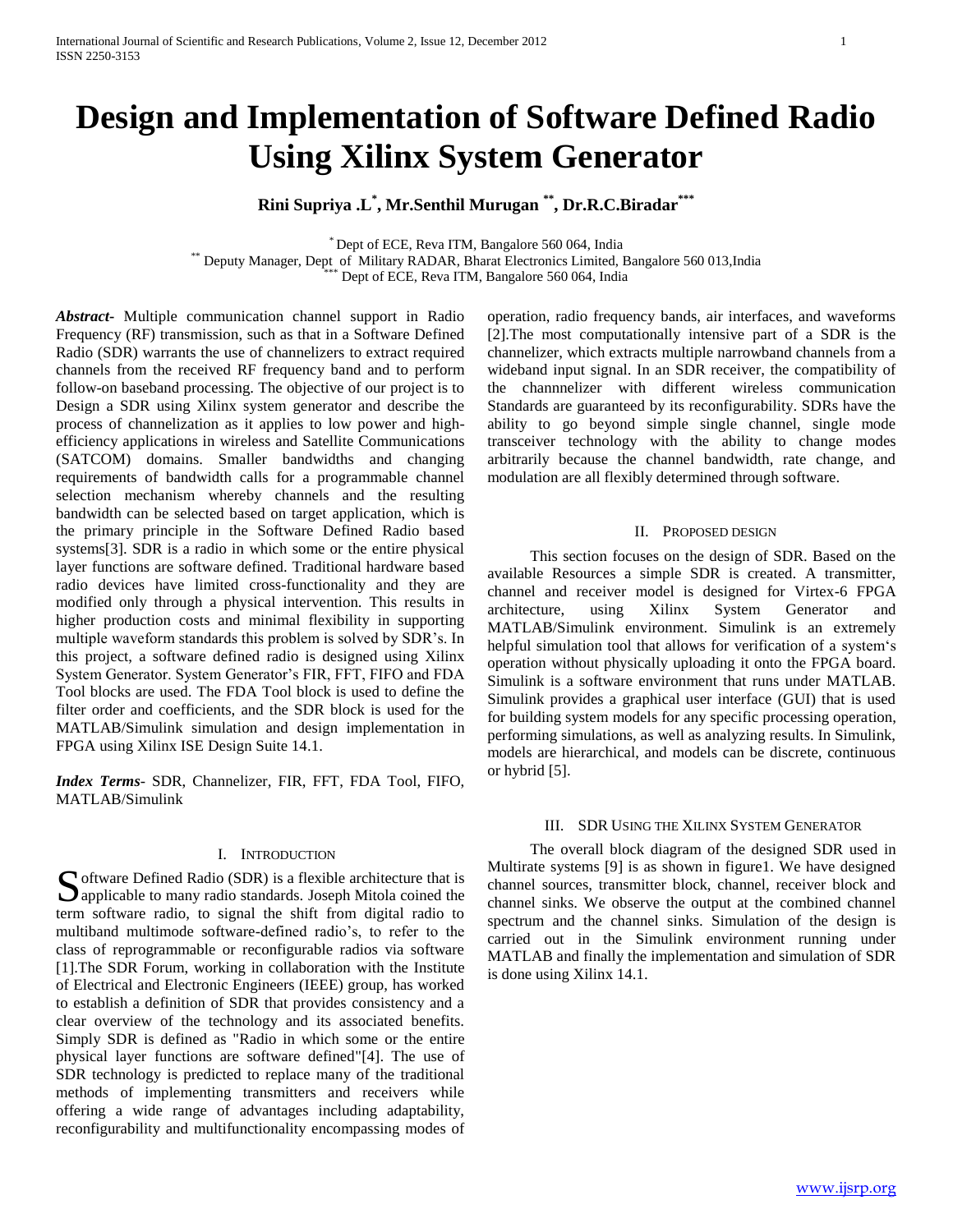

Software Defined Radio

**Figure1: Block diagram of SDR**

## *A. Channel sources for SDR*

 We apply three discrete sample of sine wave as inputs to our design with amplitude 1, 0.5 and 0 as shown in Figure2. The discrete samples of sinusoids signals are passed to a multiport switch which consists of a counter limited. The counter block wraps back to zero after it has output the specified upper limit. We have set the upper limit as 7. The counter is always initialized to zero; the output is normally an unsigned integer of 8, 16 or 32 bits the smallest number of bits needed to represent the upper limit is used. Using Simulink, the complex symbol signal is broken up into two parts, real and imaginary part and passed to the transmitter.



**Figure 2: channel sources for the SDR**

*B. Creating transmitter for SDR*



**Figure 3: SDR transmitter block**

 The transmitter block will convert the TDM (Time division multiplexed) data to FDM (Frequency division multiplexed) data. The TDM data provide an input port for subsystem or model. It produces the value of the subsystem input at the previous time step. TDM data is passed to the gateway in block which converts inputs in type simulink integer to a fixed point data type then the data is passed to a standard FIFO then the variable discrete signal is passed to the Xilinx Fast Fourier transform 7.1, it is implemented in radix 2 with a transform length 8 and clock frequency 250 MHz followed by 8 channels of polyphase FIR filter bank then the signals are down sampled and the FDM data is given to the receiver the transmitted block of SDR is as shown in Figure3 .

#### *C. Creating receiver for SDR*

 The receiver block shown in Figure 4 recovers the sent message. The incoming signal is detected by the channel. Channelization is the extraction of independent communication channels from a wideband signal, performed in the receiver of a communications device. Channelization is achieved by filtering, to isolate the channels of interest, and down-conversion, to prepare the channels for subsequent baseband processing. An SDR should be able to down convert any arbitrary number of variable bandwidth channels to baseband. At the receiver side, the signal will be demodulated and reconstructed to produce the original transmitted message.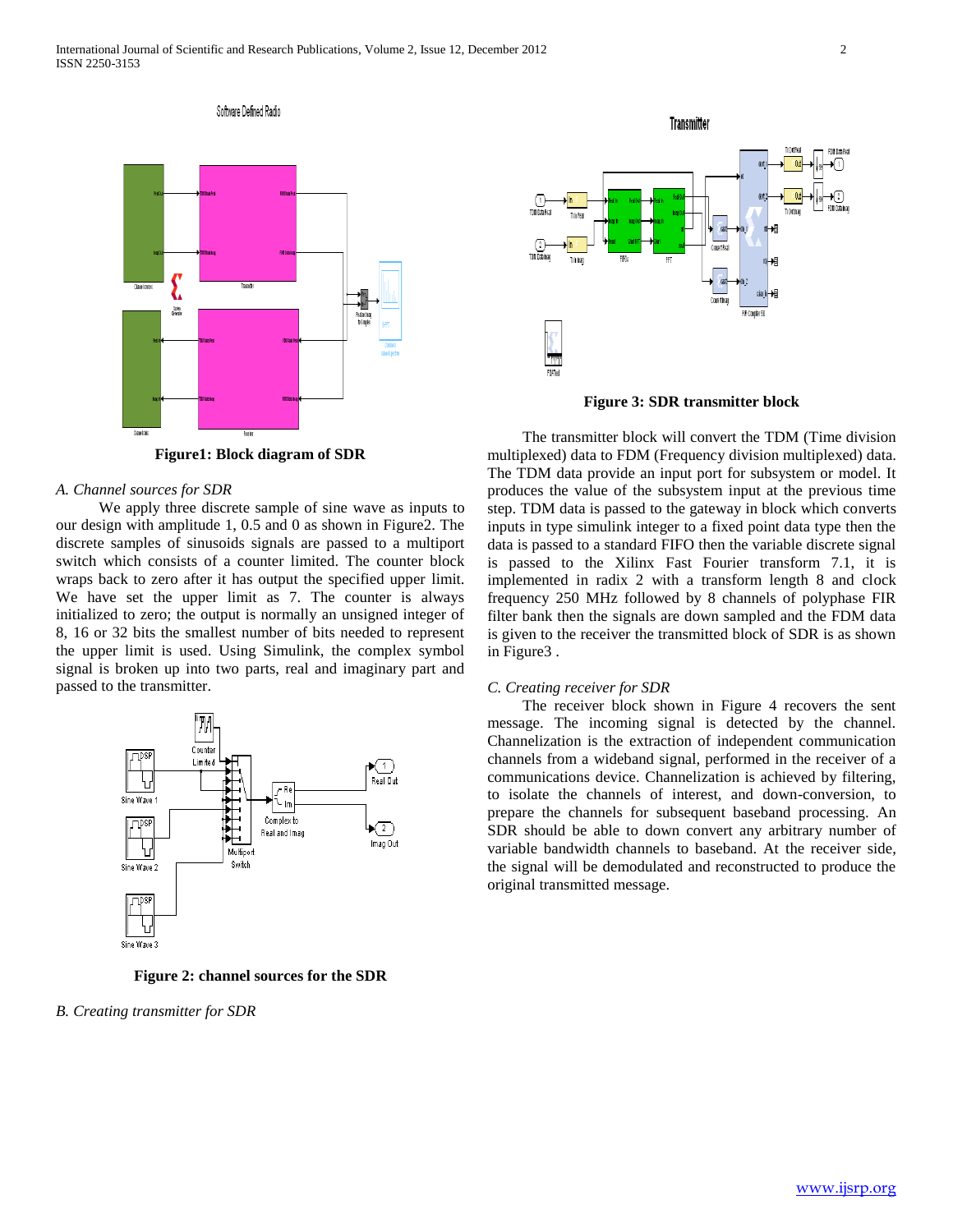



**Figure 6: output of channelizer**

## IV. FILTER DESIGN

## **Figure 4: SDR receiver block**

## *D. Designed Channelizer for SDR*

 The channelizers in SDR receivers must be realized to meet the stringent specifications of low power consumption and high speed [11, 12]. In SDR receivers, channelization is usually done using digital filter banks. We have designed a Polyphase filter[8] design that uses a combinational FIR filter bank and FFT block forming the channelizer for SDR as shown in Figure 5 this design is capable of operating at high data rates, owing to its combinational nature. We have designed 8 channels for the SDR [7].



**Figure 5: channelizer of SDR**

#### *E. Creating channel sinks for SDR*

 In the receiver the FDM data is again converted to TDM data it is down sampled by a factor of 8 [10]. The magnitudes of both the real and imaginary parts of the signals are extracted. The two signals parts are summed and sent to the channel output spectrum. The results are observed in the channel output spectrum scope there is considerable reduction of noise in the channels. Figure 6 shows the channel sinks.

 FDA Tool launches the Filter Design & Analysis Tool (FDA Tool). It is a Graphical User Interface (GUI) that allows us to design or import, and analyzes digital FIR and IIR filters [6]. We have designed a low pass filter that passes all frequencies less than or equal to 20% of the Nyquist frequency (half the sampling frequency) and attenuates frequencies greater than or equal to 50% of the Nyquist frequency. We have designed a FIR Equiripple filter with these specifications as shown in Figure7. MathWorks FDA tool can be used to create coefficients for the Xilinx FIR Compiler.



**Fig 7: Design of Filter in FDA Tool**

 1. Select Low pass from the dropdown menu under Response Type and Equiripple under FIR Design Method. In general, when you change the Response Type or Design Method, the filter parameters and Filter Display region update automatically.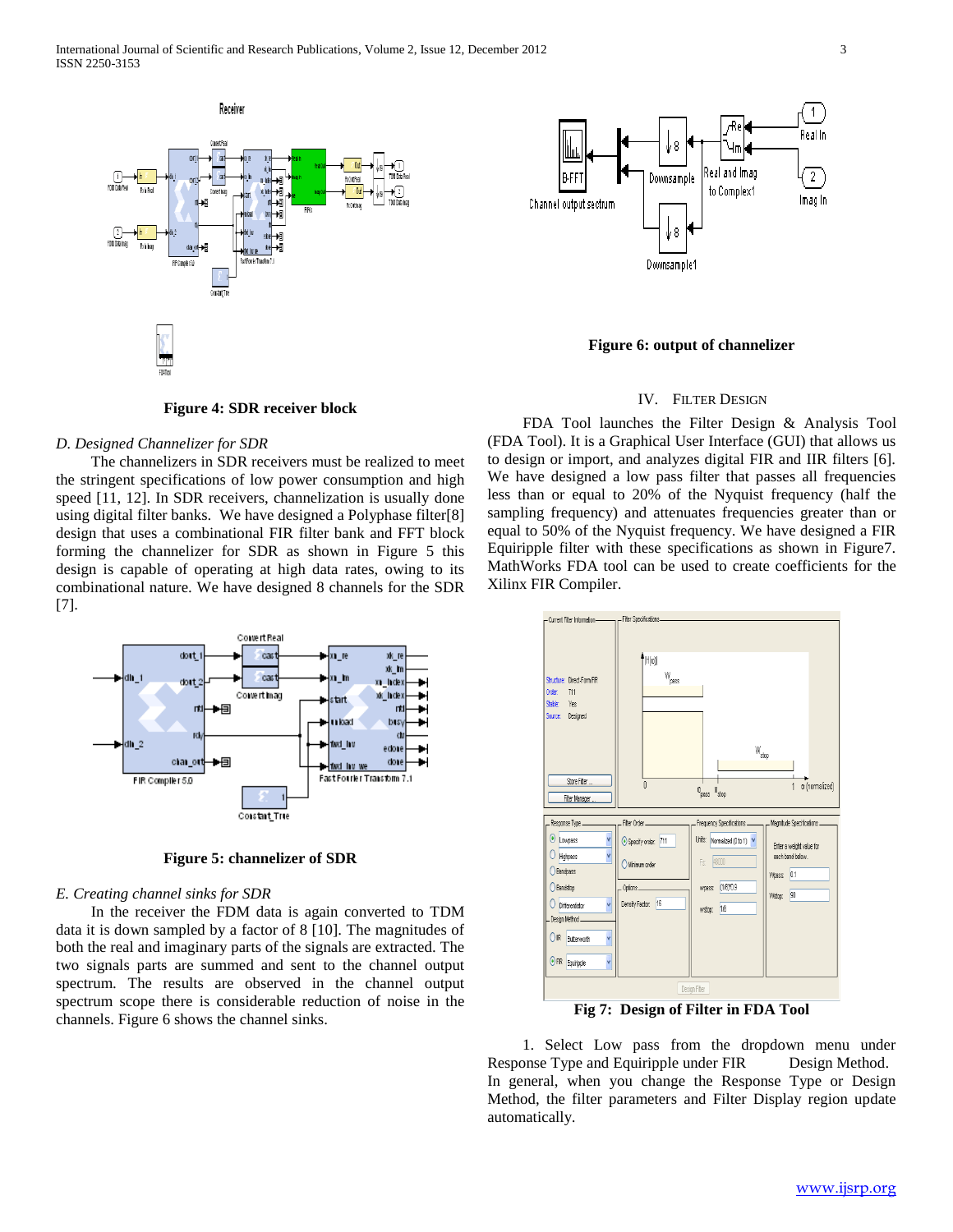2. Select Specify order in the Filter Order area and enter 711.

 3. The FIR Equiripple filter has a Density Factor option which controls the density of the frequency grid. Increasing the value creates a filter which more closely approximates an ideal equiripple filter, but more time is required as the computation increases. Leave this value at 16.

 4. Select Normalized (0 to 1) in the Units pull down menu in the Frequency Specifications area.

 5. Enter (1/8)\*0.9 for wpass and 1/8 for wstop in the Frequency Specifications area.

 6. Enter 0.1 for Wpass and 90 for Wstop, in the Magnitude Specifications area are positive weights, used during optimization in the FIR Equiripple filter.

 7. After setting the design specifications, click the Design Filter button at the bottom of the GUI to design the filter.

 $\triangleleft$  Add the FIR (FIR Compiler 5.0) filter block from the Xilinx Blockset DSP library to the design and associate the generated coefficients.

 Add the FIR (FIR Compiler 5.0) filter block from the Xilinx Blockset  $\rightarrow$  DSP library to the design and constant block from Xilinx Blockset  $\rightarrow$  Basic Blocks

Double-click the FIR block and enter the required parameters in the filter specification and implementation tabs.

 $\triangleleft$  Add the FIR (FFT 7.1) filter block from the Xilinx Blockset  $\rightarrow$  DSP library to the design and constant block from Xilinx Blockset  $\rightarrow$  Basic Blocks

 Double-click the FFT block and enter the required parameters in the filter specification and implementation tabs. The Radix-2 Lite, Burst I/O is selected, based on the Radix-2 architecture; this variant uses a time -multiplexed approach to the butterfly for an even smaller core, at the Cost of longer transform time. This architecture supports point sizes from 8 to 65536.

 The Xilinx FIFO block implements a First-In-First-Out memory queue.

 Values presented at the module's data-input port are written to the next available empty memory location when the writeenable input is one. By asserting the read-enable input port, data can be read out of the FIFO via the data output port (dout) in the order in which they were written. The FIFO can be implemented using block or distributed RAM. Full output port is asserted to one when no unused locations remain in the module's internal memory. The FIFO that is full is represented with user-specified precision. When the empty output port is asserted the FIFO is empty. Depths up to 64K are supported; Depth specifies the number of words that can be stored. The %full flag is set depending on a bit width specification [7].

## V. SIMULATION OF SDR

 Simulation may be defined as the process of verifying the functional characteristics of models at any level of abstraction. Simulation process can be started by clicking the Start Simulation button in the toolbar of the Model window. In our design Xilinx System Generator starts to process each block in the model and generates simulation model according to the specific configurations of each block. This step is performed only once as long as the Configurations for each block do not change. Figure 10 shows the simulation dialog box. The Xilinx block set enables bit-true and cycle-true modeling and includes common parameterizable blocks such as Finite Impulse Response (FIR) filter, Fast Fourier Transform (FFT), FIFO etc.

### *A. Compiling HDL netlist*

 The system generator dialog box for the compilation process is as shown in Figure 8. A system level design can be converted to the gate level representation using System Generator, which will automatically generate the verilog code for all Xilinx blocks contained in the hierarchy. Additionally, automatic generation of test bench enables design verification upon implementation. Figure 9 shows the compilation dialog box were we can observe the status of compilation and generation of HDL netlist.

| System Generator: SDR<br>н  |                                                               |         |                          |          |  |  |  |  |
|-----------------------------|---------------------------------------------------------------|---------|--------------------------|----------|--|--|--|--|
| 110<br>0.000<br>0001        |                                                               |         |                          |          |  |  |  |  |
| Compilation                 | Clocking                                                      | General |                          |          |  |  |  |  |
| <b>Compilation:</b>         |                                                               |         |                          |          |  |  |  |  |
| > HDL Netlist               |                                                               |         |                          | Settings |  |  |  |  |
| Part:                       |                                                               |         |                          |          |  |  |  |  |
| > Virtex6 xc6vcx130t-2ff484 |                                                               |         |                          |          |  |  |  |  |
| <b>Synthesis tool:</b>      | Hardware description language:                                |         |                          |          |  |  |  |  |
| <b>XST</b>                  |                                                               |         | Verilog                  |          |  |  |  |  |
| Target directory:           |                                                               |         |                          |          |  |  |  |  |
| D:/sdr14/fpga               |                                                               |         |                          | Browse.  |  |  |  |  |
| Project type:               |                                                               |         |                          |          |  |  |  |  |
| Project Navigator           |                                                               |         |                          |          |  |  |  |  |
| Synthesis strategy:         |                                                               |         | Implementation strategy: |          |  |  |  |  |
| XST Defaults*               |                                                               | v       | ISE Defaults*            |          |  |  |  |  |
|                             | Create interface document<br>Import as configurable subsystem |         | $ v $ Create testbench   |          |  |  |  |  |
| Performance Tips            | Generate                                                      |         | OK<br>Cancel<br>Apply    | Help     |  |  |  |  |

**Figure 8: System Generator dialog box**

| <b>Compilation status</b> |                                       |  |  |  |  |  |  |  |
|---------------------------|---------------------------------------|--|--|--|--|--|--|--|
|                           | Performing compilation and generation |  |  |  |  |  |  |  |
|                           | Close<br>Details<br>Cancel            |  |  |  |  |  |  |  |

**Figure 9 : compilation dialog box**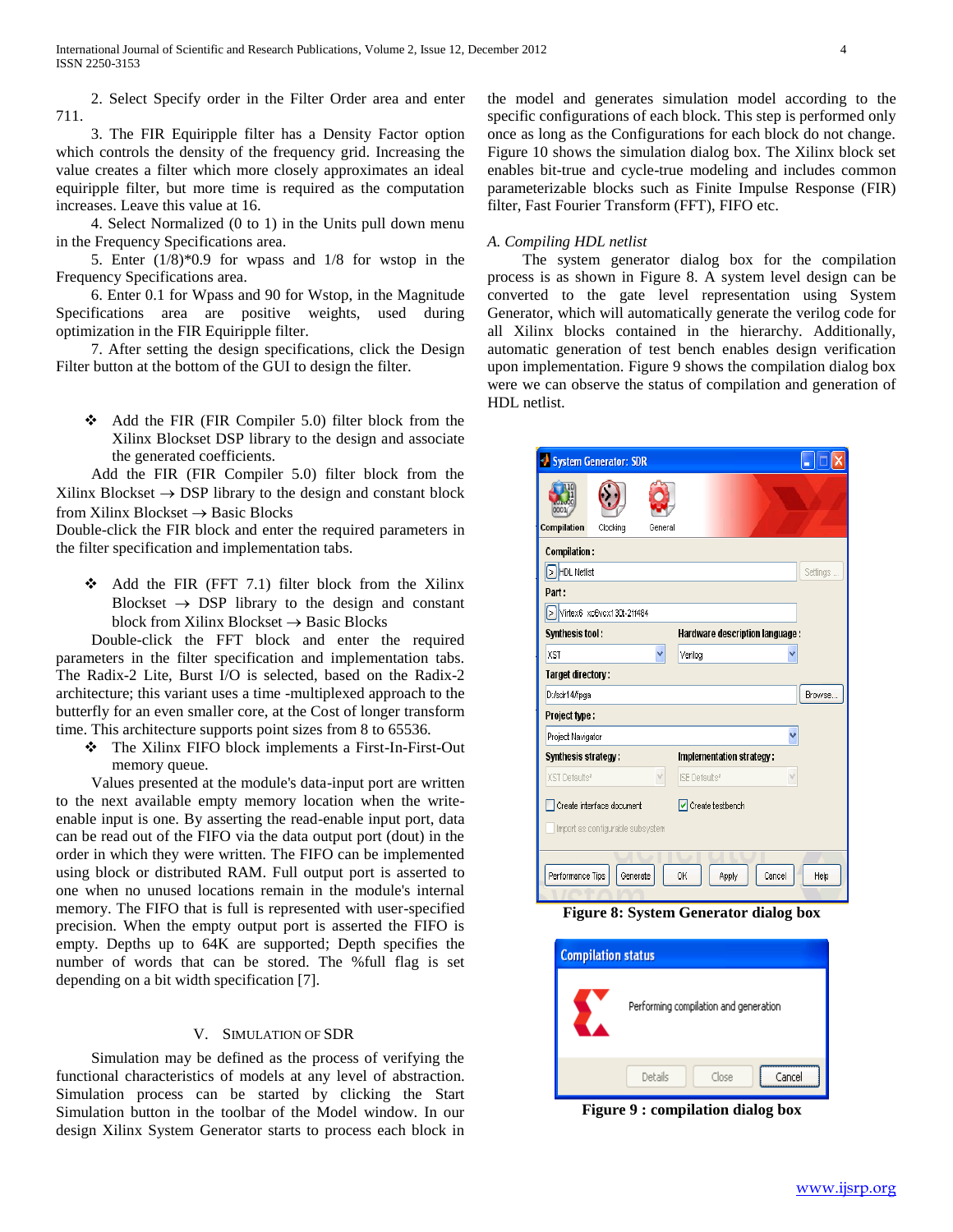

**Figure 10: simulation dialog box**

 Performing the compilation and generation for HDL netlist may take few seconds and the simulation time allotted is 200000 simulink cycles, click yes the combined spectrum output and channel output spectrum scope waveforms will be displayed in MATLAB.

## VI. IMPLEMENTATION AND SIMULATION RESULTS

## *A. Synthesis results of top module*

 The top module is the root of the design hierarchy for the purpose of implementation. In the top-level module, all the sub modules are combined to form the final system. The SDR code in verilog is exported from simulink/matlab and synthesized in Xilinx ISE Design suite 14.1.

 The RTL schematic of SDR can be viewed as black box after synthesize of design is made. It shows the inputs and outputs of the system as shown in figure11. By double-clicking on the diagram we can view the Technology schematic of SDR as shown in figure12.



**Figure 11: RTL schematic of SDR**



**Figure 12: Technology schematic of SDR**

 The SDR code in verilog is exported form Xilinx system generator and simulated in Xilinx 14.1.The simulation waveforms are as shown. Thus in our work both inputs and outputs will be binary streams of data as shown in figure13.

|                 |               | 780,401.324 ns |                                      |                     |             |                  |              |
|-----------------|---------------|----------------|--------------------------------------|---------------------|-------------|------------------|--------------|
|                 | Value         | 780,200 ns     | 780,300 ns                           | 780,400 ns          | [780,500 ns | 1780,600 ns      | 1780,700 ns  |
|                 | l             |                |                                      |                     |             |                  |              |
| ag_net[15:0]    | 0001101       |                | 0001101111100101                     |                     |             | 1111100001001111 |              |
| al_net[15:0]    | 1111101       |                | 1111101010101000                     |                     |             | 1111110111100110 |              |
| [mag_net[20:0]  | 0000001       |                | 0000001111100101 <mark>.</mark> 010  |                     |             |                  |              |
| real_net[20:0]  | 0000000       |                | 00000000011100101 <mark>1</mark> 011 |                     |             |                  |              |
| ag_net[14:0]    | 100000C       |                | 100000000110110                      |                     |             | 00000000000000   |              |
| al_net[14:0]    | 1000101       |                | 00001010011010                       |                     |             | 00000000000000   |              |
| (imag_net[18:0] | uuul          |                |                                      | 1111111100001001111 |             |                  | 000000100101 |
| real_net[18:0]  | $\frac{1}{1}$ |                |                                      | 1111111110111100110 |             |                  | 000000101000 |

**Figure 13: SDR model waveform**

## *B. Simulation Results*

 Output of the combined channel spectrum scope with an average of two spectral loops is shown in figure14 and the Output of the channel spectrums scope at the SDR channel sinks are shown in figure15. The output from the channel will be received as such given in the input without the intervention of noise at the output sinks.